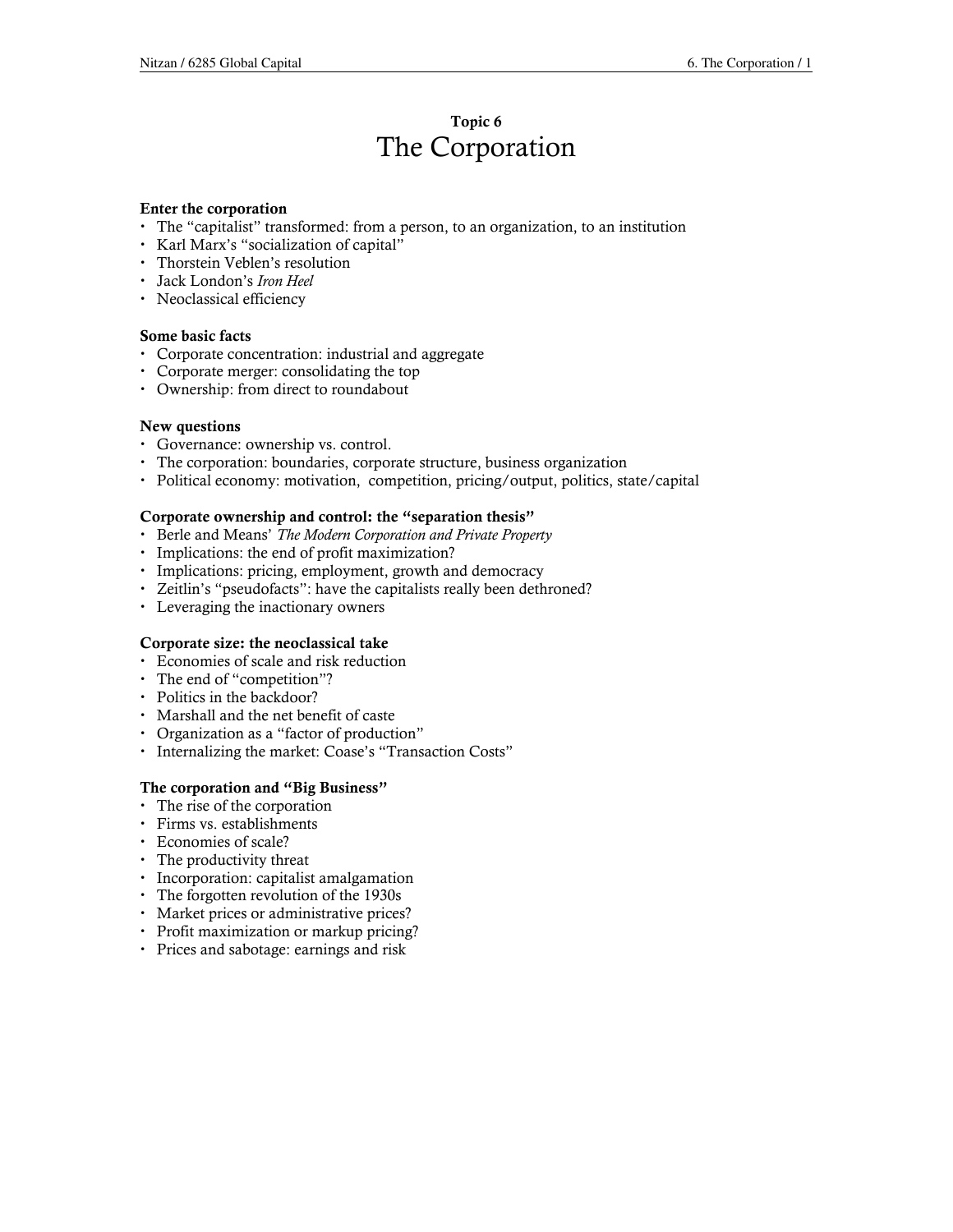#### The state and "Big Government"

- Capital vs. state
- The government "bond": the first capitalization of power
- The capital/state symbiosis
- High-tech profits and the state: intellectual property rights
- Financial profits and the state: monetary policy
- Automobile profits and the state: highways, public policy
- Oil profits: Middle East wars
- Can there be capital without a state?

#### Corporate finance: productive wealth or power?

- Assets and liabilities
- Equity: "immaterial" assets or differential power?
- Debt: "material" assets or normal power?
- The "normal rate of return": where did it come from?
- The "normal rate of return": the appearance of "unemployment"

#### The Mega-Machine once more

- Power for the sake of power
- Mechanized society and the first machines
- Capital: universality, hegemony, expandability, intensity, absorptiveness
- Capital as a Maga-Machine: capitalization of power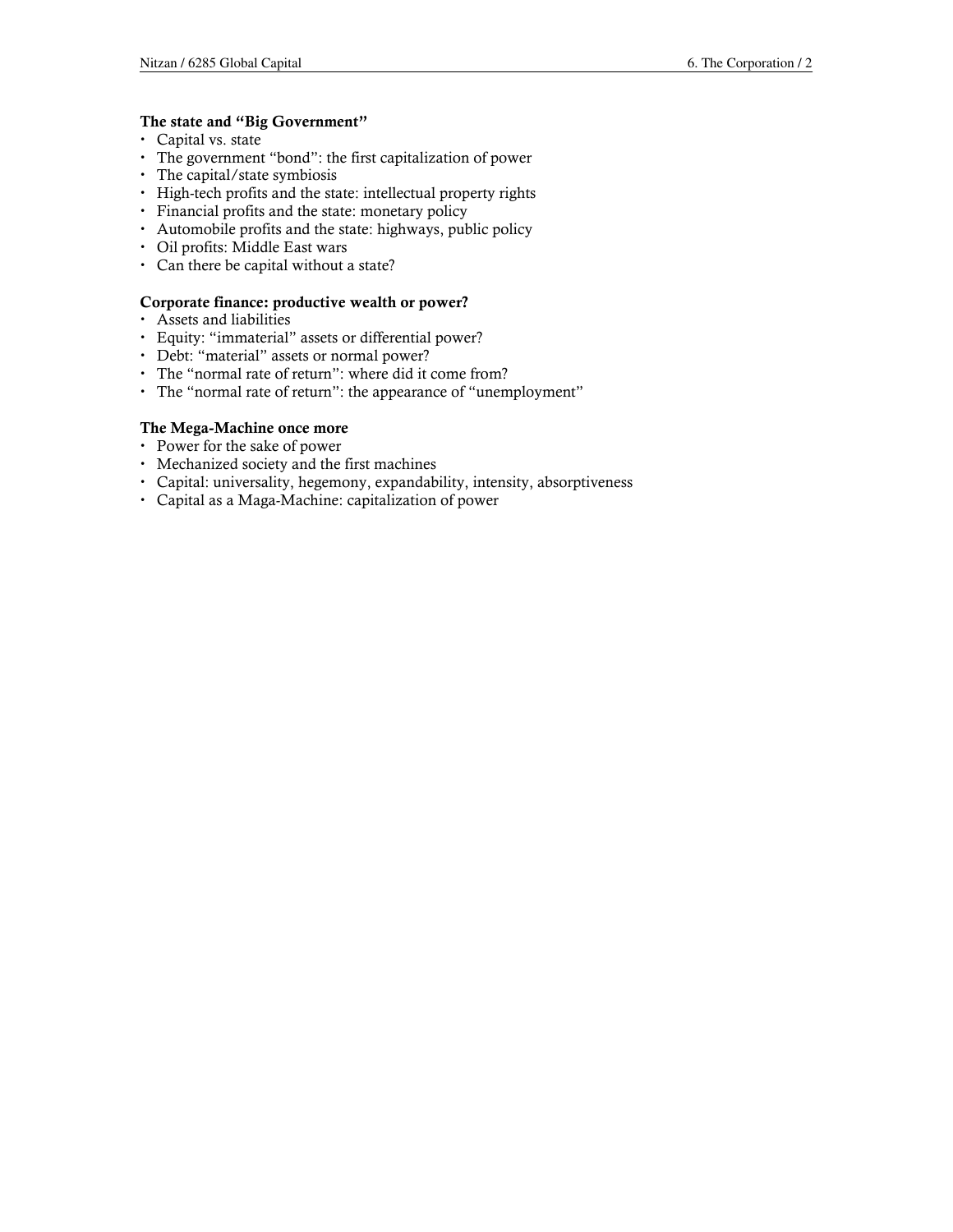| <b>Employment</b><br><b>Size of Firm</b> | <b>Total Number of</b><br><b>Firms</b> | <b>Total Number of</b><br><b>Establishments</b> | <b>Total Number of</b><br><b>Employees</b> | <b>Average Number of</b><br><b>Establishments per</b><br><b>Firm</b> | <b>Average Number of</b><br><b>Employees per</b><br><b>Establishment</b> |
|------------------------------------------|----------------------------------------|-------------------------------------------------|--------------------------------------------|----------------------------------------------------------------------|--------------------------------------------------------------------------|
| All firms                                | 5,657,774                              | 7,095,302                                       | 115,061,184                                | 1.3                                                                  | 16.2                                                                     |
| less than 20                             | 5,036,845                              | 5,093,660                                       | 20,602,635                                 | 1.0                                                                  | 4.0                                                                      |
| less than 500                            | 5,640,407                              | 6,079,993                                       | 57,383,449                                 | 1.1                                                                  | 9.4                                                                      |
| 500+                                     | 17,367                                 | 1,015,309                                       | 57,677,735                                 | 58.5                                                                 | 56.8                                                                     |
| 0                                        | 703,837                                | 705,612                                         | 0                                          | 1.0                                                                  | 0.0                                                                      |
| $1 - 4$                                  | 2,697,839                              | 2,703,984                                       | 5,630,017                                  | 1.0                                                                  | 2.1                                                                      |
| $5-9$                                    | 1,019,105                              | 1,033,719                                       | 6,698,077                                  | 1.0                                                                  | 6.5                                                                      |
| $10 - 19$                                | 616,064                                | 650,345                                         | 8,274,541                                  | 1.1                                                                  | 12.7                                                                     |
| 20-99                                    | 518,258                                | 670,477                                         | 20,370,447                                 | 1.3                                                                  | 30.4                                                                     |
| 100-499                                  | 85,304                                 | 315,856                                         | 16,410,367                                 | 3.7                                                                  | 52.0                                                                     |
| 500-999                                  | 8,572                                  | 102,229                                         | 5,906,266                                  | 11.9                                                                 | 57.8                                                                     |
| 1,000-2,499                              | 5,161                                  | 131,911                                         | 7,894,226                                  | 25.6                                                                 | 59.8                                                                     |
| 2,500-4,999                              | 1,770                                  | 103,347                                         | 6,063,596                                  | 58.4                                                                 | 58.7                                                                     |
| 5,000-9,999                              | 934                                    | 120,158                                         | 6,456,068                                  | 128.6                                                                | 53.7                                                                     |
| 10,000+                                  | 930                                    | 557,664                                         | 31,357,579                                 | 599.6                                                                | 56.2                                                                     |

# **U.S. Firms and Establishments by Size, 2001**

**Source: U.S. Census Source: U.S. Census Bureau, Statistics of U.S. Business 2001**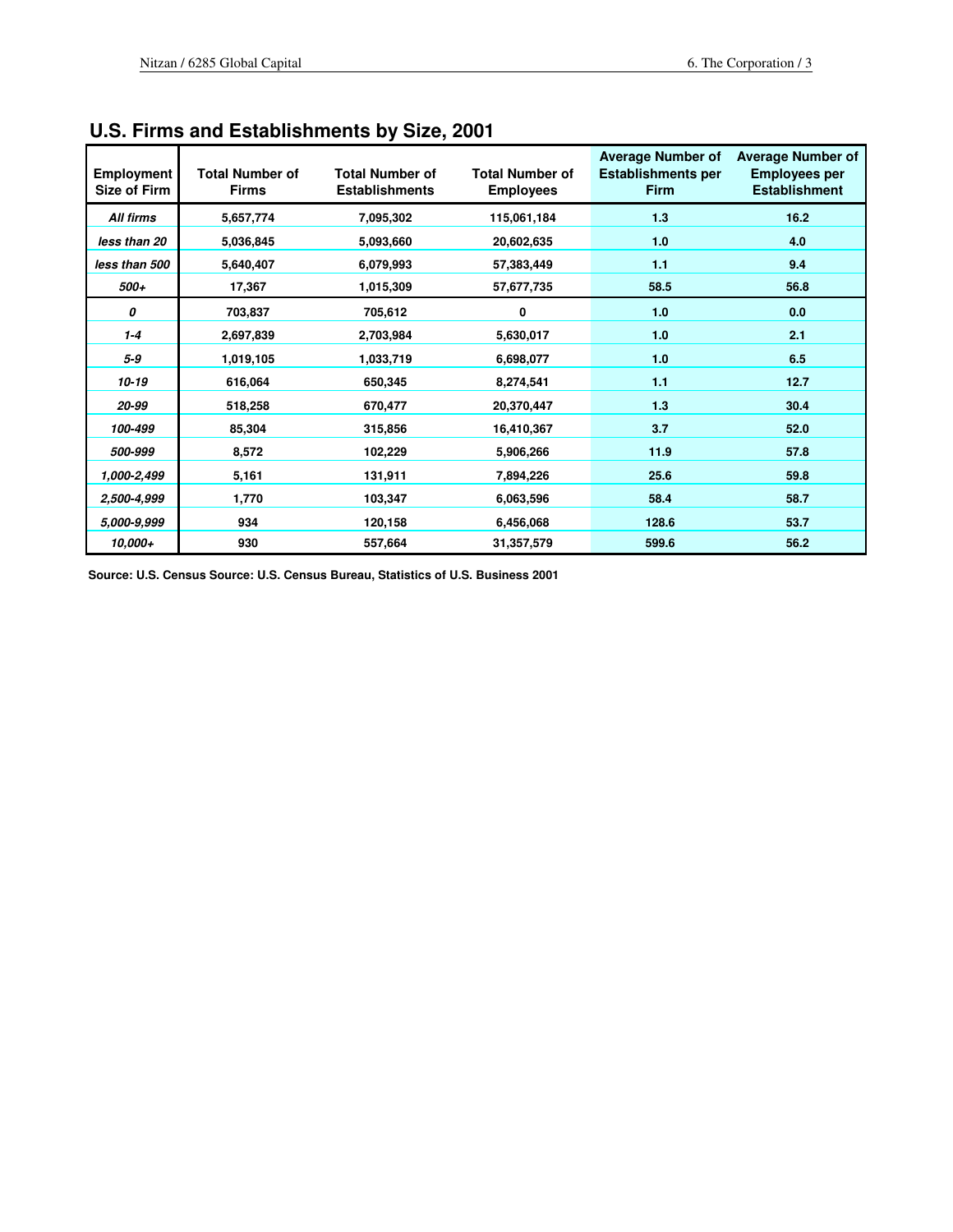

## FIGURE 1 The Productivity Threat

\* Labour productivity in manufacturing, based on the Frickey index (continued by the FRB index) and divided by the number of manufacturing production workers.

SOURCE: U.S. Department of Commerce.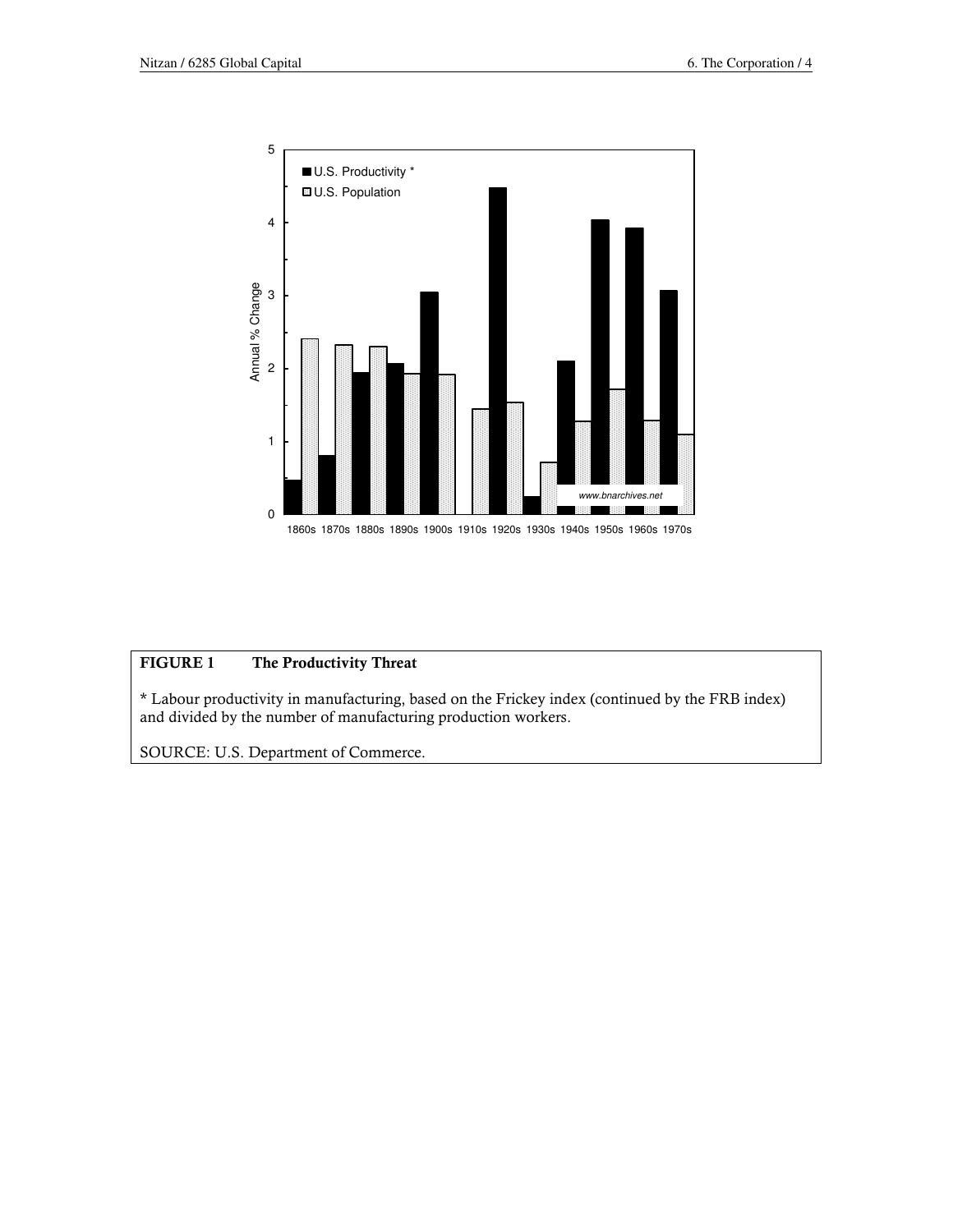

## FIGURE 2 Business and Industry in the United States

NOTE: Series are shown as 5-year moving averages.

OURCE: Nitzan, Jonathan, and Shimshon Bichler. 2000. Capital Accumulation: Breaking the Dualism of "Economics" and "Politics". In Global Political Economy: Contemporary Theories, edited by R. Palan. New York and London: Routledge, pp. 67-88. Original data from U.S. Department of Commerce through Global Insight (series codes: INTNETAMISC for interest; ZBECON for profit; YN for national income; RUC for unemployment).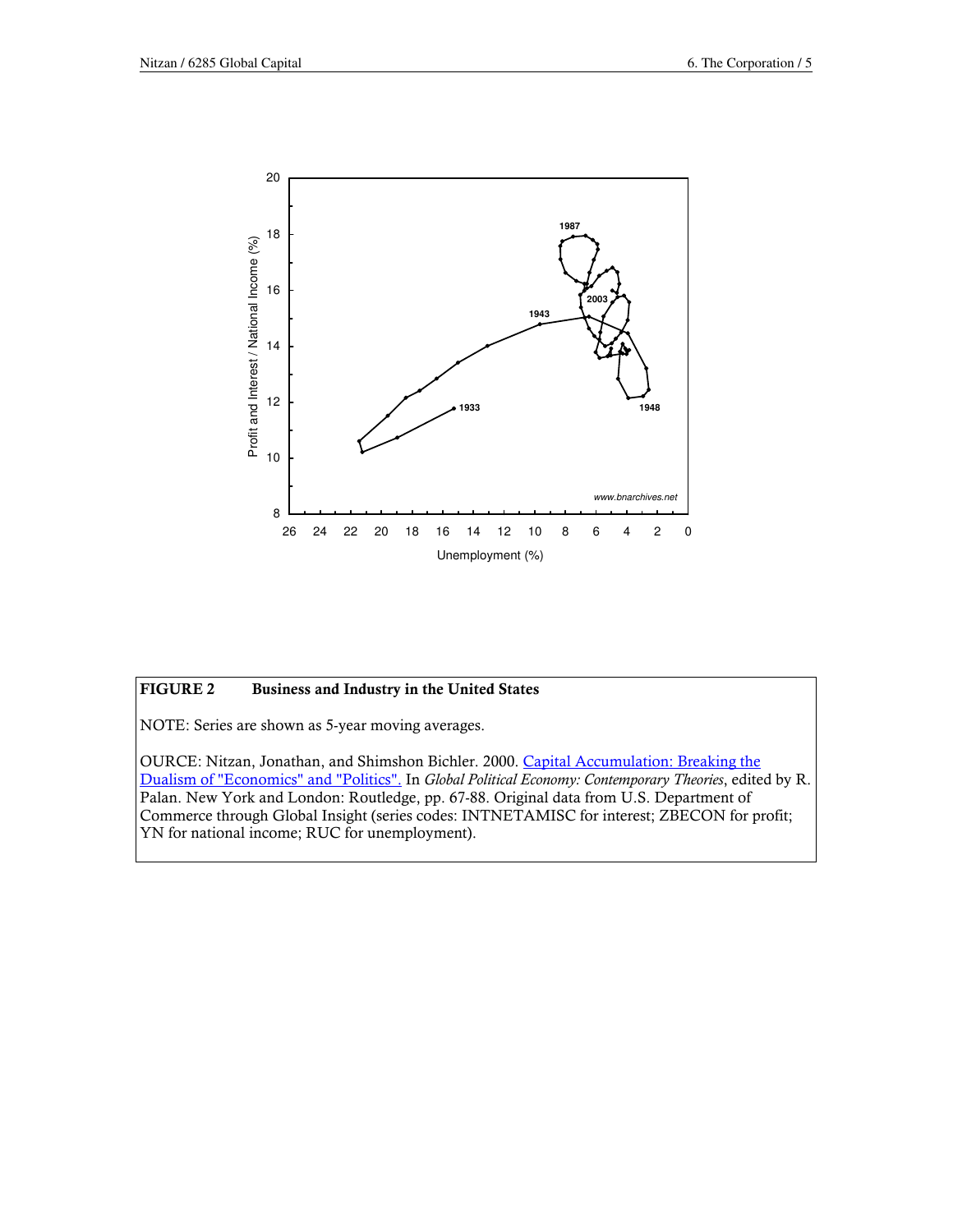

## FIGURE 3 Capital's Share of Income in the U.S.A.

\* Including capital consumption allowance and inventory valuation adjustment.

SOURCE: U.S. Department of Commerce through Global Insight (series codes: ZBECON for pre-tax corporate profit; INTNETAMISC for net interest; YN for national income).